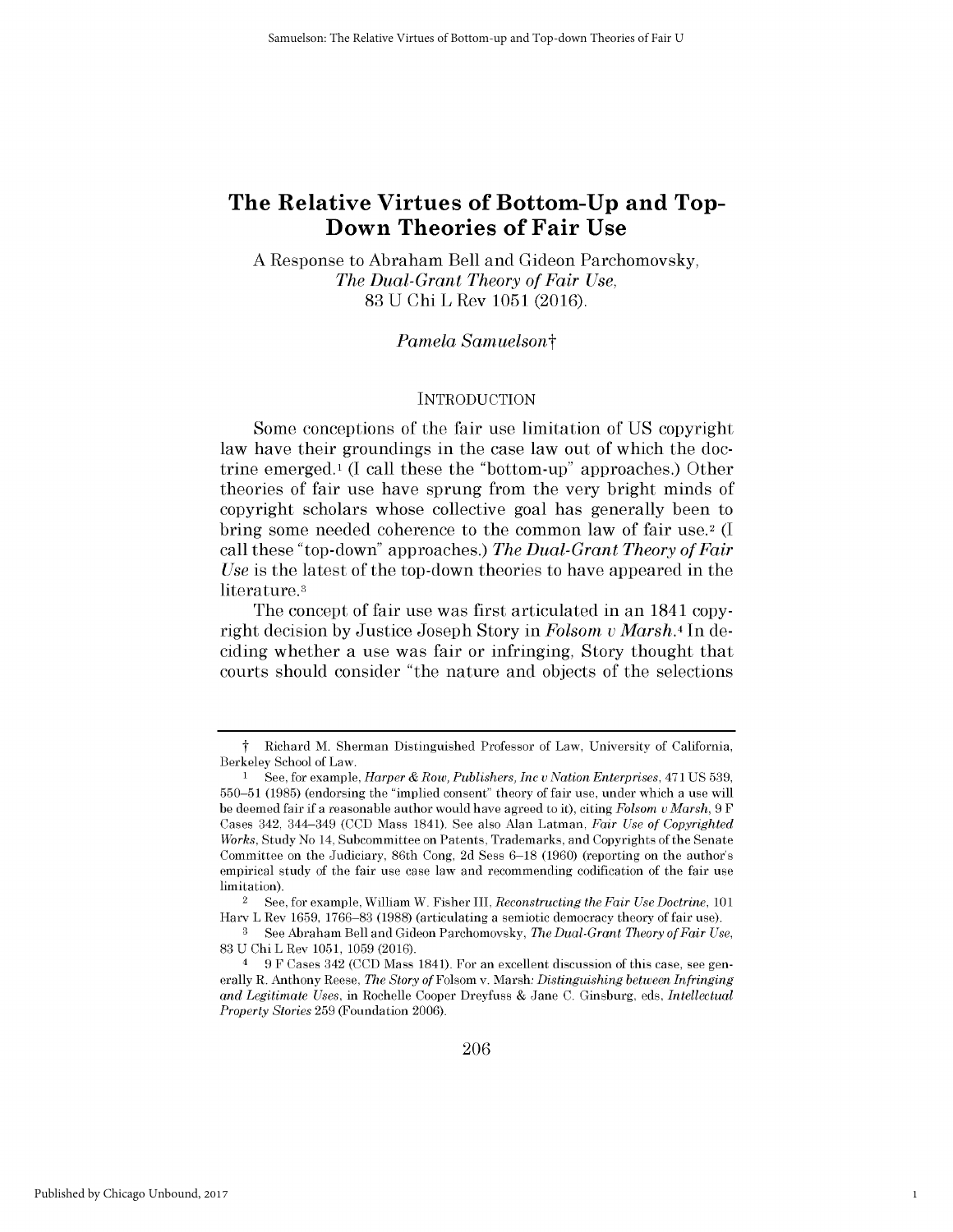made, the quantity and value of the materials used, and the degree in which the use may prejudice the sale, or diminish the profits, or supersede the objects, of the original work."5 For the next **135** years, courts weighed these factors in typical common-law fashion in a wide variety of cases.<sup>6</sup>Not until **1976,** however, **did** Congress choose to codify the fair use limitation in **US** copyright law.7

As codified, the fair use provision identifies six types of favored uses, namely, "criticism, comment, news reporting, teaching (including multiple copies for classroom use), scholarship, or research."8 Drawing on *Folsom* and the fair use case law, Congress directed courts to weigh four factors when determining whether a use was fair or infringing:

**(1)** the purpose and character of the use, including whether such use is of a commercial nature or is for nonprofit educational purposes;

(2) the nature of the copyrighted work;

**(3)** the amount and substantiality of the portion used in relation to the copyrighted work as a whole; and

(4) the effect of the use upon the potential market for or value of the copyrighted work.9

In the forty years since the fair use doctrine was codified, courts have grappled with fair use defenses in hundreds of cases. One of the great virtues of fair use is its flexibility, for it allows courts in a wide variety of contexts to balance the interests of copyright owners in having control over unfair exploitations of their works and the interests of follow-on creators and other users in having some freedom to make reasonable uses of copyrighted materials, some of which may have spillover benefits for the public at large. 10 Yet, because of the fact-intensive and case-by-case

**<sup>5</sup>***Folsom,* **9** F Cases at 348.

**<sup>6</sup>See** Latman, *Fair Use of Copyrighted Works at* 8-14 (cited in note **1).**

**<sup>7</sup> See** Copyright Act of **1976** *§* **107,** Pub L No **94-553, 90** Stat 2541, 2546, codified as amended at **17 USC** *§* **107.**

**<sup>8</sup>17 USC** *§* **107.**

**<sup>9 17</sup> USC** *§* **107.**

**<sup>10</sup> See** Glynn **S.** Lunney Jr, *Fair Use and Market Failure: Sony Revisited,* **82 BU** L Rev **975, 977** (2002) (viewing fair use as an "arbiter between two competing public interests").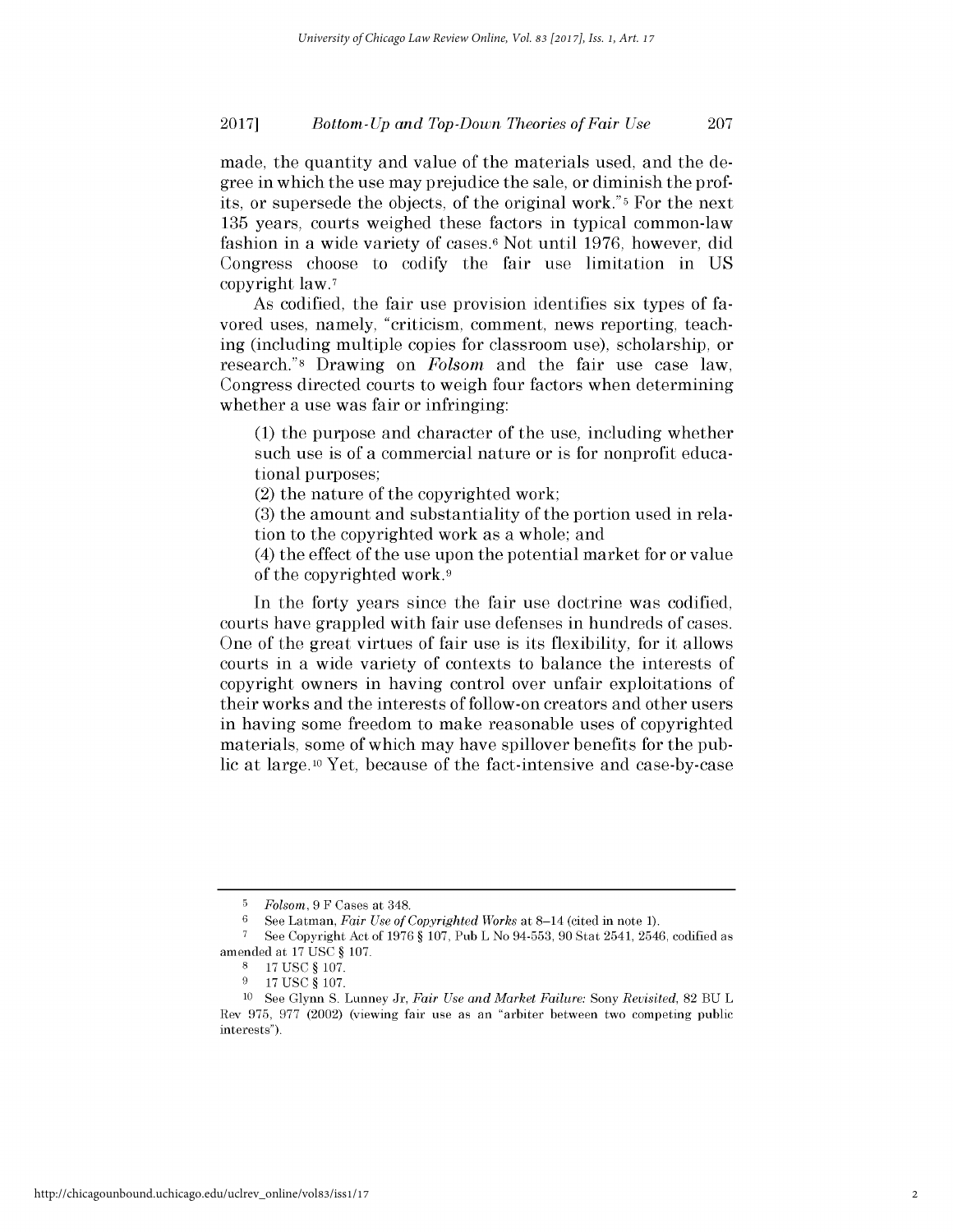### *The University of Chicago Law Review Online* **208 [83:206**

nature of the common law of fair use, commentators often complain that it is unpredictable and incoherent.<sup>11</sup>

There are two different approaches one can take when developing an overarching theory of fair use. One is a top-down theoretical approach, such as the one that Professors Abraham Bell and Gideon Parchomovsky have taken in *Dual-Grant.* The other is a bottom-up approach, which involves reading the fair use cases closely and attempting to discern whether there is, in fact, any unifying principle that underlies the common law of fair use.

**My** article *Unbundling Fair Uses* was the product of this kind of bottom-up approach, based on my reading of more than three hundred fair use cases in the order in which they were decided.<sup>12</sup> One conclusion of that paper was that fair use law is much more coherent and predictable than its critics often say. **13** After reflecting on the fair use cases and the policy-relevant clusters in which they typically fall, **I** offered a bottom-up theory of fair use as a manifestation of the limited monopoly conception of copyright<sup>14</sup> that is reflected in this statement from the Supreme Court's *Sony Corp of America v Universal City Studios, Inc15* decision: **"[A]** use that has no demonstrable effect upon the potential market for, or the value of, the copyrighted work need not be prohibited in order to protect the author's incentive to create. The prohibition of such [] uses would merely inhibit access to ideas without any countervailing benefit." **16** Although Justice John Paul Stevens made this statement in the context of considering the fairness (or lack of it) of private, noncommercial copying, the observation strikes me as a generally sound principle of fair use law.

The bottom-up limited monopoly theory endorsed in *Unbundling Fair Uses* may not be as elegant as the overarching top-down theory endorsed in *Dual-Grant,* but it does have the virtue of accounting for a much wider range of contexts in which fair use has been raised. **My** theory is also consistent with fair use law

**<sup>11</sup>**See, for example, Bell and Parchomovsky, **83 U** Chi L Rev at **1053** (cited in note **3)** (describing fair use as "amorphous and vague, and **...** notoriously difficult to apply"); Michael W. Carroll, *Fixing Fair Use,* **85 NC** L Rev **1087, 1092-1121 (2007)** (criticizing the application of the fair use doctrine as providing insufficient ex ante clarity).

<sup>12</sup>Pamela Samuelson, *Unbundling Fair Uses,* **77** Fordham L Rev **2537,** 2542 n **29 (2009).**

**<sup>13</sup> Id** at 2541.

<sup>14</sup>**Id** at **2617** (endorsing the limited monopoly theory of copyright as a grounding for the fair use doctrine).

**<sup>15</sup>**464 **US** 417 (1984).

<sup>&</sup>lt;sup>16</sup> Id at 450-51.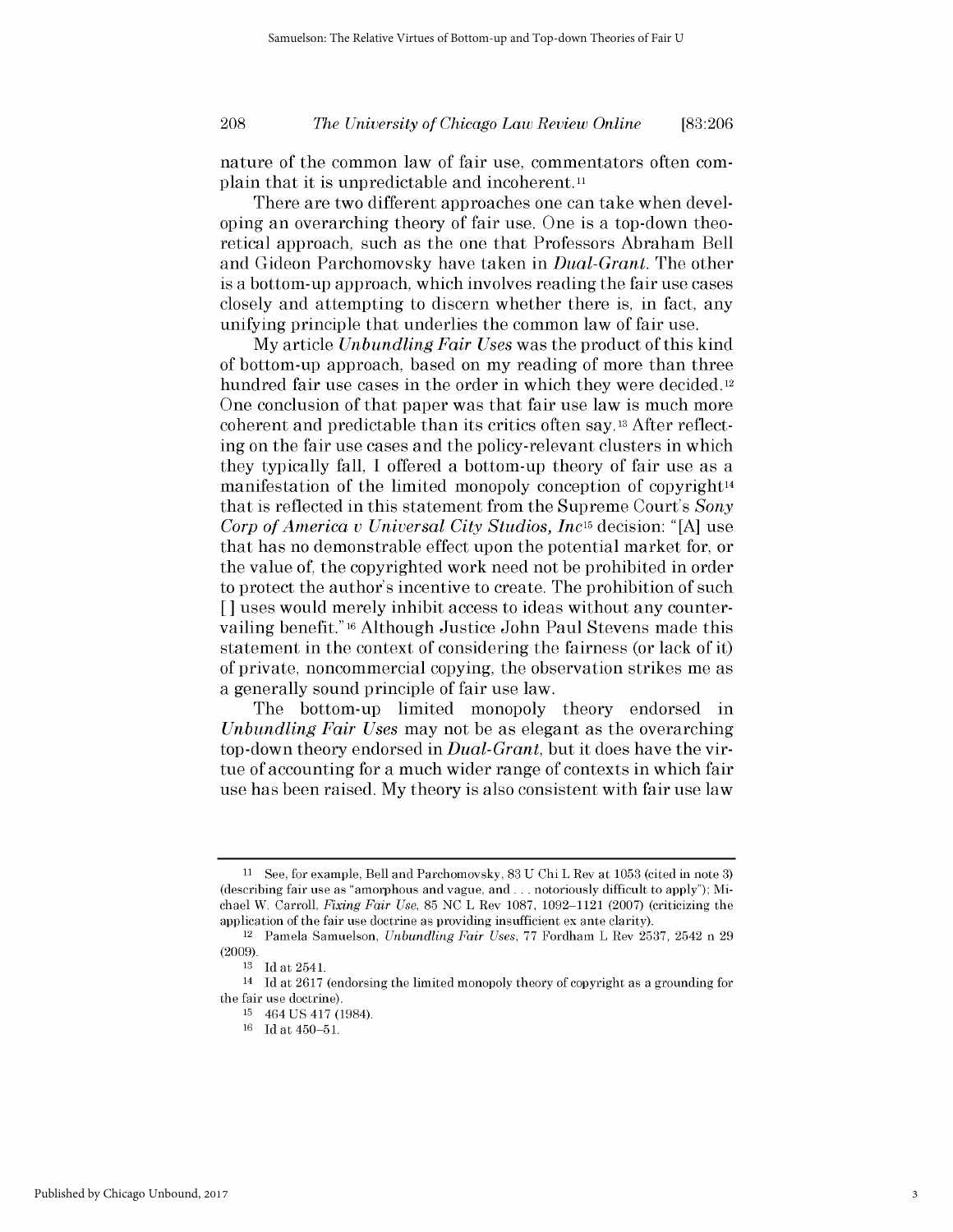as it has been interpreted **by** the **US** Supreme Court, among others, and with the constitutional policies that underlie **US** copyright law. This Essay explains why **I** think that *Dual-Grant* takes an unduly narrow view of the work that fair use does and should do in **US** copyright law, is blatantly inconsistent with existing case law in more ways than it acknowledges, fails to recognize important values found in many fair use cases, and would, **if** followed, have the unintended consequence of making fair use more unpredictable and incoherent than it is now.

### *I. DUAL-GRANT* OFFERS **A CRITIQUE** OF THE MARKET **FAILURE** THEORY OF FAIR **USE**

*In The Dual-Grant Theory of Fair Use,* Professors Bell and Parchomovsky set forth a theory of fair use that, at least in places, resonates with the limited monopoly conception of fair use.<sup>17</sup> The "dual grant" to which the authors refer is the idea that copyright law should recognize that users, as well as authors, have rights that the law should respect, and the related idea that fair use **is** a manifestation of this. 18This not-really-so-novel proposition will find a receptive audience among the generally progressive **copy**right professoriat.19

What is novel in *Dual-Grant is* the use it makes of the userrights concept as a basis for criticizing the "predominant" market failure theory of fair use.<sup>20</sup> The market failure theory posits that uses should be deemed fair and noninfringing only **if** transaction costs or other impediments would make it infeasible to form a viable market to transact about the uses. <sup>21</sup>The main defects of the market failure theory, in Bell and Parchomovsky's view, are that

<sup>20</sup>See Bell and Parchomovsky, **83 U** Chi L Rev at **1060-66** (cited in note **3).** Part IV *of Dual-Grant* discusses several other theories of fair use and compares them with the dual-grant theory. **Id** at **1107-17.** Given the space limits of this Essay, **I** will not address how the authors deal with the other theories.

**<sup>17</sup>**See Bell and Parchomovsky, **83 U** Chi L Rev at **1117** (cited in note **3).**

**<sup>18</sup>Id** at **1055-56.**

**<sup>19</sup>** For an early conception of copyright as conferring rights on users, see L. Ray Patterson and Stanley W. Lindberg, *The Nature of Copyright: A Law of Users'Rights 191-222* (Georgia **1991). See** also generally Abraham Drassinower, *Taking User Rights Seriously,* in Michael Geist, **ed,** *In the Public Interest: The Future of Canadian Copyright Law* 462 (Irwin Law **2005);** David Vaver, *Copyright Defenses as User Rights, 60* **J** Copyright Society **USA 661 (2013).** Other copyright professionals and copyright industry representatives are less receptive to the user-rights conception of fair use. **See,** for example, David R. Johnstone, *Debunking Fair Use Rights and Copyduty under U.S. Copyright Law,* **52 J** Copyright Society **USA** 345 **(2005).**

<sup>21</sup>This theory is widely attributed to Wendy **J.** Gordon, *Fair Use as Market Failure: <sup>A</sup>Structural and Economic Analysis of the Betamax Case and Its Predecessors,* **82** Colum L Rev **1600,** 1614-22 **(1982).**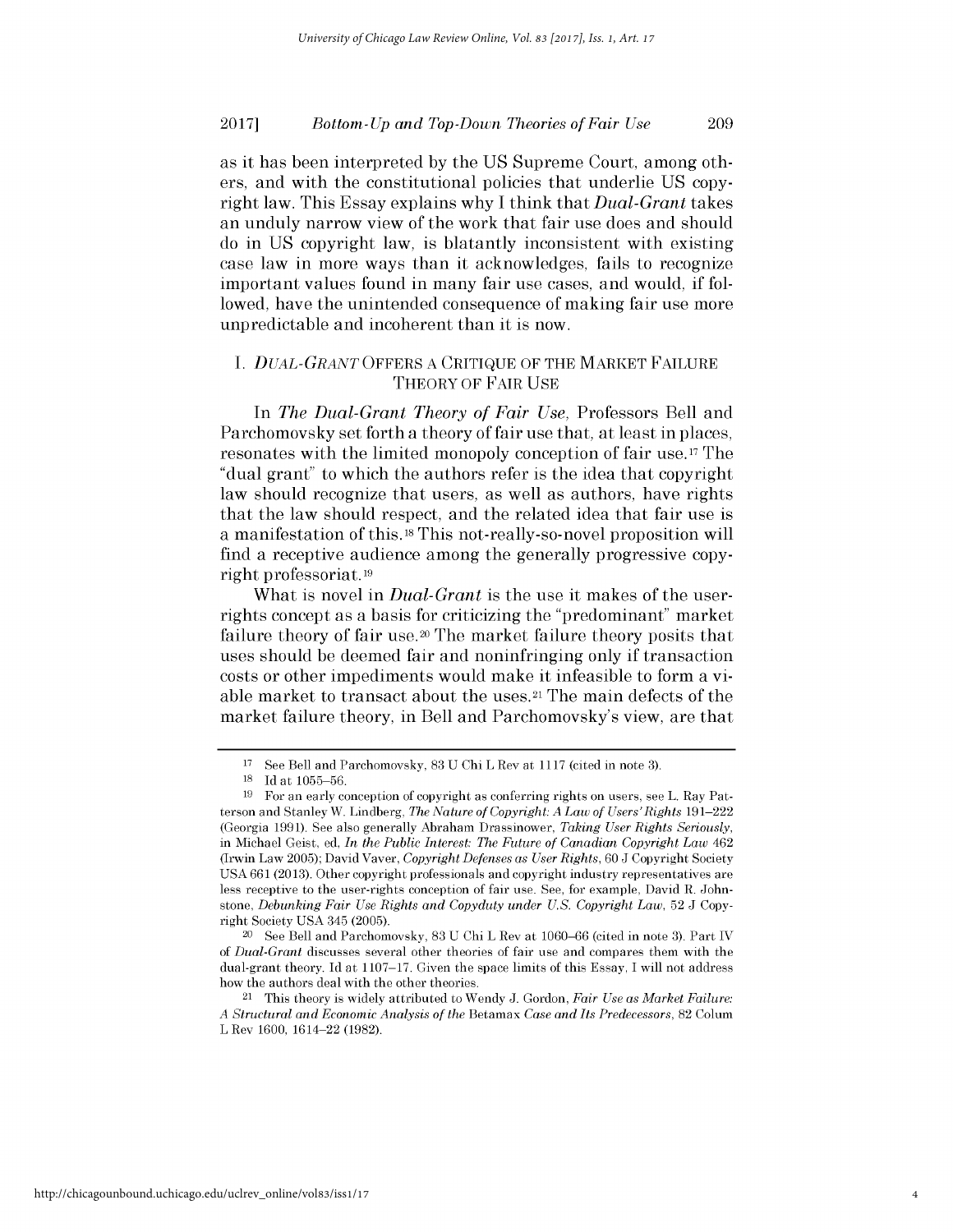### *The University of Chicago Law Review Online* 210 **[83:206**

it assumes that authors have the right to control all uses of their works in the absence of market failure and it ignores that courts in recent years have emphasized the importance of fair use as a means to enable socially beneficial uses, such as those that promote freedom of speech and truth seeking.<sup>22</sup> The market failure theory also poses a risk of "eternal contraction" of fair use because technology can be expected to reduce transaction costs,<sup>23</sup> which would likely cause fair use to shrink accordingly. This would mean that copyright could no longer facilitate the social benefits that flow from public-regarding fair uses. This critique of the market failure theory of fair use is among the strongest and most persuasive parts of *Dual-Grant,* although it is worth noting that the market failure theory has had more salience in the law review literature than in the case law.24

To overcome the limitations of the market failure theory of fair use, *Dual-Grant* identifies three types of uses that should qualify for user-rights status: those that involve political speech, those that involve truth seeking, and those that involve criticism and commentary.<sup>25</sup> The justification it offers for privileging these uses with the elevated status of user rights lies in the "widespread nonpecuniary follow-on benefits [the use would have] for nonusers."26 Under the dual-grant theory, these types of uses would be presumptively fair.27 Copyright plaintiffs could overcome this presumption only **by** presenting evidence of harm to the market "so extreme as to eliminate the incentives to create the work."28 The benefits that *Dual-Grant* anticipates would flow from adoption of

**<sup>28</sup>Id** at **1086.**

<sup>22</sup>See Bell and Parchomovsky, **83 U** Chi L Rev at **1054-55** (cited in note **3).**

**<sup>23</sup> Id.**

<sup>24</sup>The Supreme Court in *Sony,* for instance, made no reference to market failure, and its analysis depended instead on a conception of copyright as a limited monopoly grant. **See** *Sony,* 464 **US** at 450-51. Having read more than three hundred fair use cases, **I** can attest that market failure is almost never cited as a factor in fair use cases. **See** Samuelson, **77** Fordham L Rev at **2579** (cited in note 12) (noting that courts generally do not analyze these cases in terms of market failure). Because of this, **I** disagree with Bell and Parchomovsky's characterization of the market failure theory as the "predominant" justification. Bell and Parchomovsky, **83 U** Chi L Rev at **1060** (cited in note **3).**

**<sup>25</sup>**See Bell and Parchomovsky, **83 U** Chi L Rev at **1087-99** (cited in note **3).** These categories overlap to some degree with three of the six favored statutory uses in **17 USC** *§* **107,** namely, "criticism, comment, [and] news reporting." **17 USC** *§* **107.** Political speech is, of course, not the same as news reporting. Bell and Parchomovsky believe this type of use should have special status as well because of the importance of political speech as a First Amendment interest. Bell and Parchomovsky, **83 U** Chi L Rev at **1088-89** (cited in note **3). They** do not ground the truth seeking purpose in the text of *§* **107. See** id at **1091-96.**

**<sup>26</sup>**Bell and Parchomovsky, **83 U** Chi L Rev at **1085** (cited in note **3).**

<sup>27</sup> See id.<br>28 Id at 1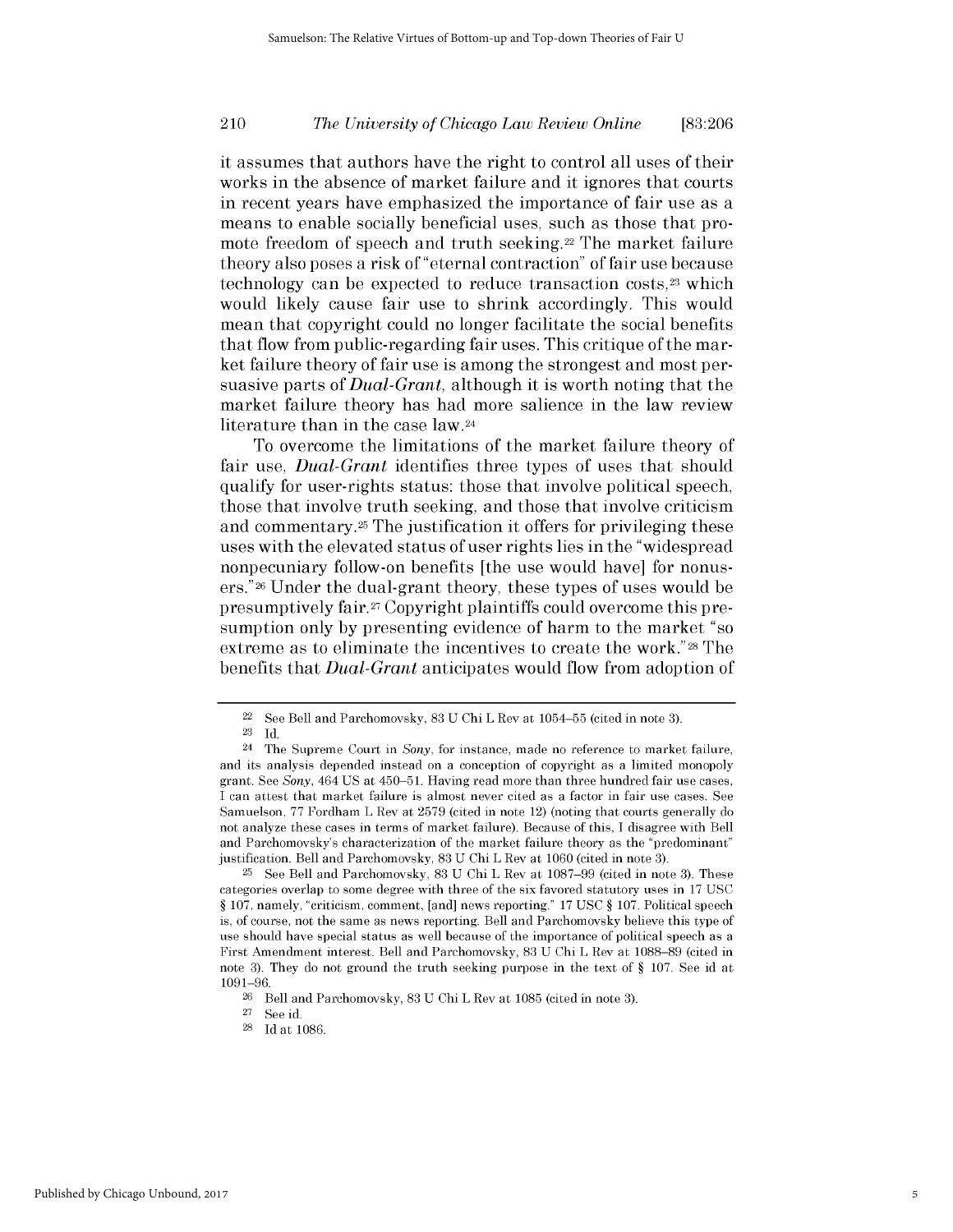its two-step fair use analysis would be greater predictability, **co**herence, and ease of administration.<sup>29</sup>

#### *II. DUAL-GRANTRUNS* **AFOUL** OF THREE MAJOR **PRECEDENTS**

**By** endorsing a presumption of fairness **if** the use qualifies for user-rights status, and **by** placing a heavy burden on the copyright owner to prove that its incentives to create would be destroyed to overcome that presumption, *Dual-Grant* takes issue, albeit sub silentio, in three respects with the Supreme Court's decision in *Campbell v Acuff-Rose Music, Inc.30* For one thing, the Court in *Campbell* characterized fair use as an affirmative defense,31 which lower courts have interpreted to mean that defendants always bear the burden of proof in fair use cases.<sup>32</sup> In recent scholarship, Professor Lydia Loren has shown that this interpretation of fair use is incorrect.33 Congress meant for fair use to be a defense to infringement in the sense that defendants must raise the issue when they believe their uses of someone else's work are fair, but defendants should not bear the burden of persuasion, as that would mean that **if** the evidence was in equipoise, the defendant would inevitably lose.34 At least one appellate court has recently agreed with Loren and characterized fair use as a defense, but not an affirmative defense.35 *Dual-Grant is* not consistent with what *Campbell* said about burden of proof issues or with how that decision has been understood over time.

**A** second and more significant respect in which *Dual-Grant* deviates from *Campbell* arises from the Supreme Court's repudiation of presumptions in fair use cases in favor of a "sensitive balancing of interests."36 Third, the Court in *Campbell* recognized that courts in fair use cases should pay attention to evidence of substantial adverse impacts on the market,37 but **did** not go so far

**<sup>29</sup>**See id at **1085-87.**

**<sup>30 510</sup> US 569 (1994).**

**<sup>31</sup> Id** at **590.**

**<sup>32</sup>See,** for example, *Cambridge University Press v Patton,* **769 F3d 1232, 1259, 1280** (11th Cir 2014) (finding that Georgia state officials had the burden of proving a fair use defense).

**<sup>33</sup> See** Lydia Pallas Loren, *Fair Use: An Affirmative Defense?,* **90** Wash L Rev **685, 696-704 (2015).**

<sup>34</sup>See id at **699-704.**

**<sup>35</sup>See** *Lenz v Universal Music Corp,* **801 F3d** 1126, **1133** (9th Cir **2015).** The Supreme Court asked the solicitor general to offer his views on whether the Court should hear the appeal, but ultimately denied certiorari. *Universal Music Corp v Lenz,* **137 S** Ct 416 (2016).

**<sup>36</sup>See** *Campbell,* **510 US** at 584-85.

**<sup>37</sup>See** id at **590.** The Court was also much more favorably disposed toward parodies as fair uses, see id at **579-85,** than *Dual-Grant* is, but at least the article acknowledges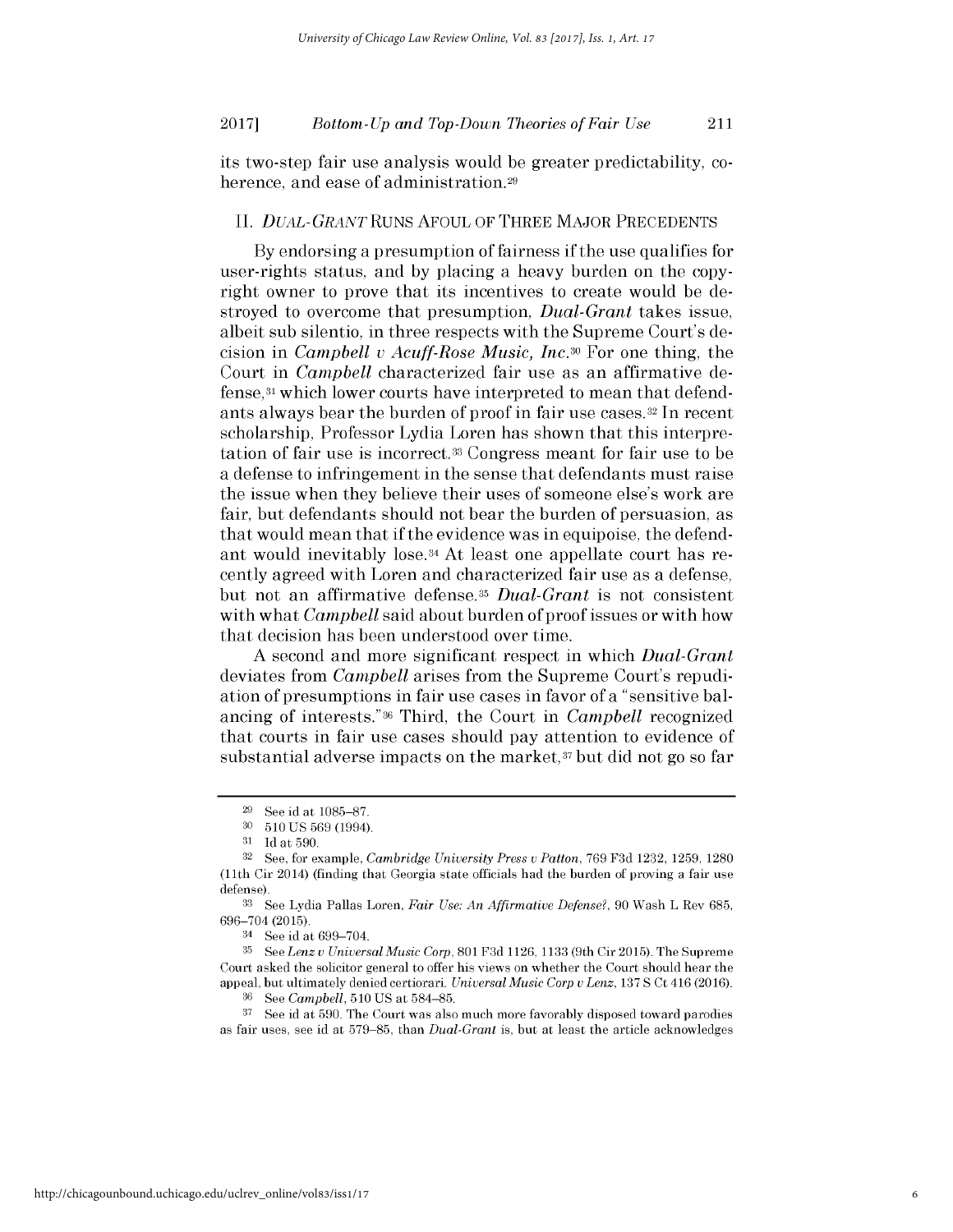#### 212 *The University of Chicago Law Review Online* **[83:206**

as to require evidence of the total destruction of authorial incentives, as the *Dual-Grant* theory does.<sup>38</sup> Given these deviations from *Campbell,* it will be surprising **if** courts adopt the dual-grant theory unless and until the Supreme Court itself does so.

Another Supreme Court decision with which *Dual-Grant is* inconsistent *is Harper & Row, Publishers, Inc v Nation Enterprises,39* but at least the article says so *directly.40 Dual-Grant* proffers this decision as an exemplar of uses of copyrighted materials for "political speech" purposes that should be presumptively fair4l and asserts that President Gerald Ford would have written his memoirs regardless of the risk that *The Nation* would scoop *Time* and publish excerpts from Ford's discussion of the Nixon pardon, so that the dual-grant presumption of fair use ought to have prevailed.42 Bell and Parchomovsky are not, of course, the first copyright scholars to have criticized the outcome or reasoning of the *H&R* decision.43 Their dual-grant theory of fair use may spark new interest in questioning that decision, although courts will continue to treat *H&R* as good law until the Court reverses itself.

*Dual-Grant* also takes aim at *American Geophysical Union <sup>v</sup> Texaco Inc,44* which held that photocopying of scientific and technical articles for research purposes was an infringement, not a

<sup>42</sup>See Bell and Parchomovsky, **83 U** Chi L Rev at **1091** (cited in note **3).** The Second Circuit's decision made clear that *Time* was willing to publish the excerpts for which **it** had contracted, *The Nation's* scoop notwithstanding, but Harper **&** Row refused to go ahead with this, perhaps to make its "harm" claim stronger. **See** *Harper & Row, Publishers, Inc u Nation Enterprises,* **723 F2d 195, 199, 208 (2d** Cir **1983).**

<sup>43</sup>**See** Bell and Parchomovsky, **83 U** Chi L Rev at **1090** n **157** (cited in note **3)** (citing five articles critical of *H&R).*

this deviation from *Campbell.* Bell and Parchomovsky, **83 U** Chi L Rev at 1101-04 (cited in note **3).**

**<sup>38</sup>See** Bell and Parchomovsky, **83 U** Chi L Rev at **1086** (cited in note **3).**

**<sup>39</sup>**471 **US 539 (1985)** ("H&R").

<sup>40</sup>See Bell and Parchomovsky, **83 U** Chi L Rev at **1090-91** (cited in note **3).**

<sup>41</sup>**See** id. **I** regard *H&R* as a news reporting case, not as a political speech case. It was only incidental to the outcome and reasoning of the *H&R* decision that the author of the work in question was a politician. **See** *H&R,* 471 **US** at **557 &** n **6.** Had *The Nation* instead excerpted parts of a forthcoming Harry Potter novel or of a biography of Bruce Springsteen, the outcome and the analysis of the Supreme Court's decision would have been the same; yet these would not **be** "political speech" cases. *Dual-Grant* does not explain why its characterization of *H&R* is more appropriate than the conventional understanding of **it** as a news reporting case. **See,** for example, Michael **J.** Madison, *Fair Use and Social Practices,* in Peter K. Yu, **ed,** 1 *Intellectual Property and Information Wealth: Issues and Practices in the Digital Age* **177, 189-91** (Praeger **2007)** (describing the result of the case as a disagreement about journalistic practices). Some news reporting is presumably presumptive fair use under Bell and Parchomovsky's "truth seeking" category of presumptively fair uses. **See** Bell and Parchomovsky, **83 U** Chi L Rev at 1091-96 (cited in note **3).**

<sup>44</sup>**60 F3d 913 (2d** Cir 1994).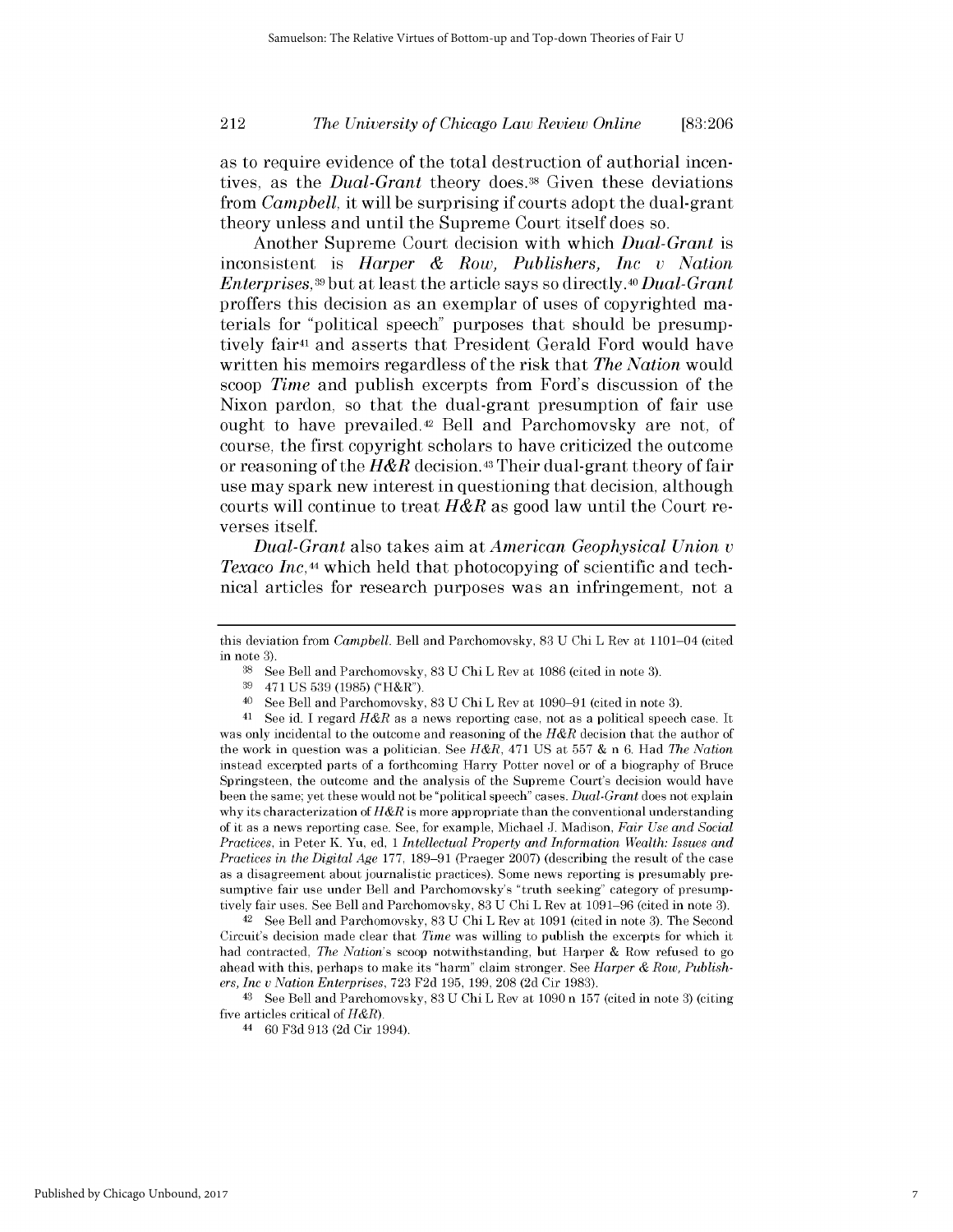fair use.<sup>45</sup> Under the dual-grant theory, the scientists' research (or, as *Dual-Grant* conceives it, truth-seeking) purpose should have made the use presumptively fair. Unless the challenged photocopying would destroy incentives to produce the articles which the authors guess would be unlikely—the use should have been found to be **fair.46** The willingness and ability of the Copyright Clearance Center **(CCC)** to offer photocopy licenses was, according to *Dual-Grant,* "largely beside the point,"47 even though this was the key issue for the Second Circuit majority.48

### III. *DUAL-GRANT* OVERLOOKS IMPORTANT **CONSIDERATIONS AFFECTING EDUCATIONAL USES**

Professors Bell and Parchomovsky are less willing to affirm the public-regarding nature of fair use when cases involve nonprofit educational contexts, 49 even though three of the six statutorily favored uses—"teaching ..., scholarship, [and] research" fall within that general rubric, and the fair use provision goes on to favor "nonprofit educational purposes" as a consideration in its articulation of the purpose factor.<sup>50</sup> Although the authors approve of the Second Circuit's digital books rulings because of the public benefits flowing from these digital libraries,<sup>51</sup> they express skepticism about the electronic course reserves fair use defense in

<sup>45</sup>**Id** at **931-32.**

**<sup>46</sup>**See Bell and Parchomovsky, **83 U** Chi L Rev at **1093** (cited in note **3).**

<sup>47</sup>**Id.** These authors are not the first copyright scholars to have criticized the *Texaco* decision. **See,** for example, Ann Bartow, *Educational Fair Use in Copyright: Reclaiming the Right to Photocopy Freely, 60* **U** Pitt L Rev 149, **197-202 (1998).**

<sup>48</sup> See *Texaco, 60* **F3d** at **929-32.** *Texaco* **maybe** the clearest example of the difference in outcome of a pure market failure approach to fair use as compared with the dual-grant theory.

**<sup>49</sup>**See Bell and Parchomovsky, **83 U** Chi L Rev at **1098** (cited in note **3)** (suggesting that educational uses should not **be** prima facie fair uses unless they involved political speech or other public-regarding uses or "when the use was small enough that **it** could **be** justified **by** a transaction cost argument").

**<sup>50</sup>17 USC** *§* **107.** The statute also indicates that "multiple copies for classroom use" may **be** fair. **17 USC** *§* **107.**

**<sup>51</sup> See** *Authors Guild, Inc u Google Inc,* 954 F Supp **2d 282,** 293-94 **(SDNY 2013),** affd, 804 **F3d** 202 **(2d** Cir **2015)** (finding that **it** was fair use to make copies of research library books for purposes of indexing their contents and serving up snippets to users); *Authors Guild, Inc u HathiTrust,* **755 F3d 87, 102-03 (2d** Cir 2014) (finding that **it** was fair use for libraries to have digital copies of research library books for text mining purposes). These cases are discussed in Bell and Parchomovsky, **83 U** Chi L Rev at 1094-96 (cited in note **3),** although the authors focused on the district court, not the Second Circuit, decisions.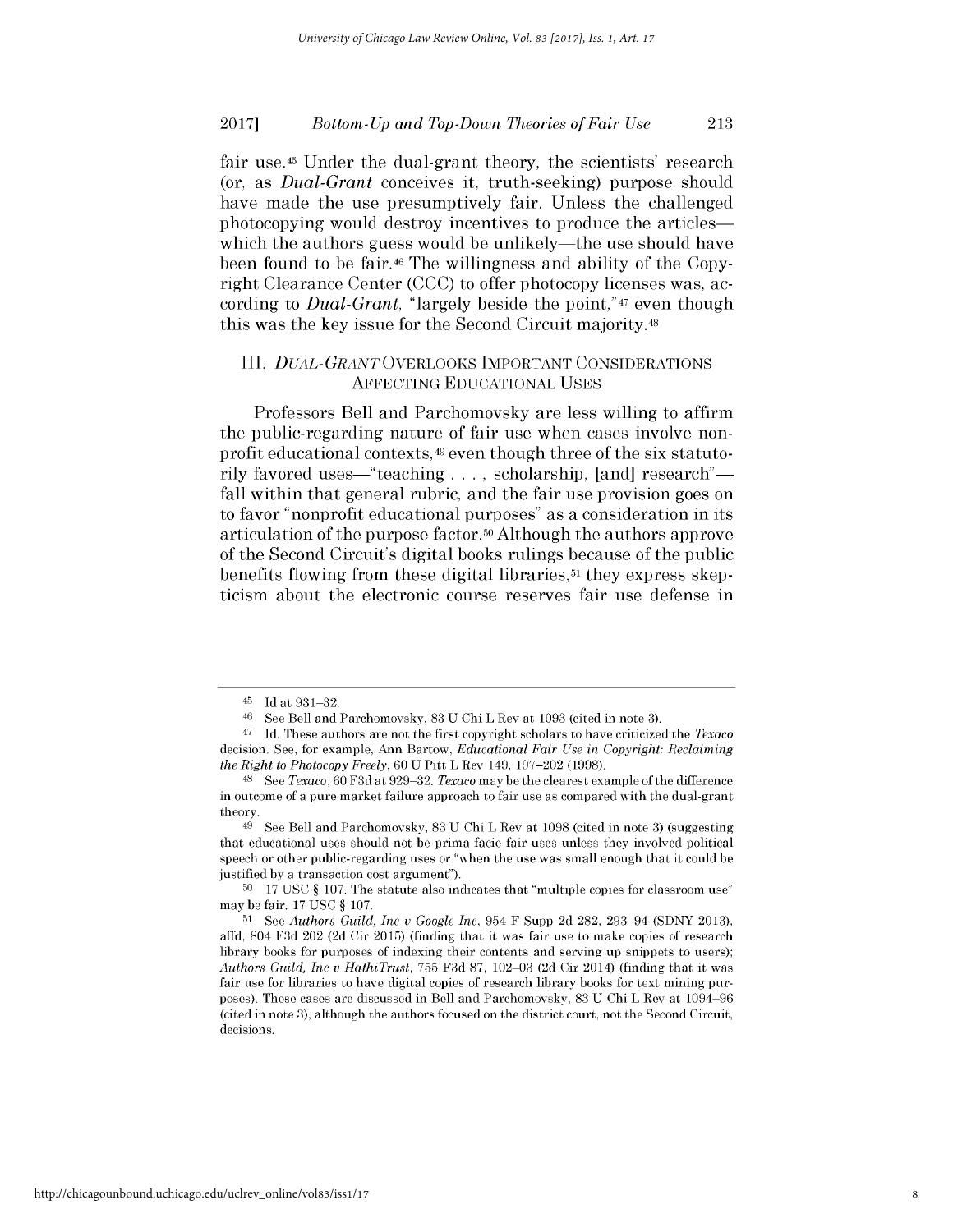### *The University of Chicago Law Review Online* 214 **[83:206**

*Cambridge University Press v Becker.52* The authors recognize that education is a public good and that enabling students to have electronic access to copies of in-copyright materials may serve research purposes. <sup>53</sup>Yet the authors balk at supporting fair use in *the Becker* case, saying that **"if** universities and other educational institutions were permitted under the scope of fair use to include complete copies of mandatory, copyrighted course materials in course portals, it is likely that authors' incentives to create at least some of these works would be in jeopardy."54

With all due respect, **I** beg to differ. The *Dual-Grant* theory should pay more attention to the findings of fact in the *Becker* case and think harder about the electronic course reserves issue. The overwhelming majority of the claimed infringements in *Becker* were book chapters, written **by** academic authors, often from decades-old edited collections.55As someone who has written numerous chapters for edited books, **I** know what motivates scholars like me to create those book chapters: we write these chapters mostly as favors to colleagues who got a book contract, and we hope that the book chapter will enhance our reputation as good scholars. Our motivation to write these chapters would not be **di**minished, and might well be enhanced, **by** their appearance on electronic course websites. When instructors at universities such as Georgia State assign academic-authored book chapters as readings for courses, we are overjoyed, as it means someone knows our work exists and finds it valuable.

When Cambridge University Press **(CUP)** decided to publish books in which the relevant book chapters appeared, it typically **did** not pay the authors for individual book chapters, and it was not expecting to make money from sales or licensing of those chapters, but from the sale of books. Evidence in the *Becker* case has shown that revenues from digital licensing of book chapters has been a trivial source of income to publishers.<sup>56</sup>

**<sup>52</sup>863** F Supp **2d 1190 (ND** Ga 2012), revd, *Cambridge University Press v Patton, 769* **F3d 1232** (11th Cir 2014). **See** also Bell and Parchomovsky, **83 U** Chi L Rev at 1094-96 (cited in note **3).**

**<sup>53</sup>See** Bell and Parchomovsky, **83 U** Chi L Rev at 1094-96 (cited in note **3).**

<sup>54</sup> **Id** at **1096. They** say the *Becker* case "calls for a more cautious approach" and requires a "more contextual approach," but don't come out directly to say that Cambridge University Press should win. **Id** at **1095-96.** Notice that Bell and Parchomovsky focus here on authorial incentives, not on the incentives of publishers to commercialize authorial works.

**<sup>55</sup>**See *Cambridge University Press v Becker,* 2016 WL **3098397, \*86-87 &** n **52.**

**<sup>56</sup>See** *Patton,* **769 F3d** at **1275-81. See** *also Becker,* 2016 WL **3098397** at \*12, 14-15 (describing the findings of fact in the district court decision on remand). After once again losing its copyright claims as to all but a few of the challenged course reserve uses, id at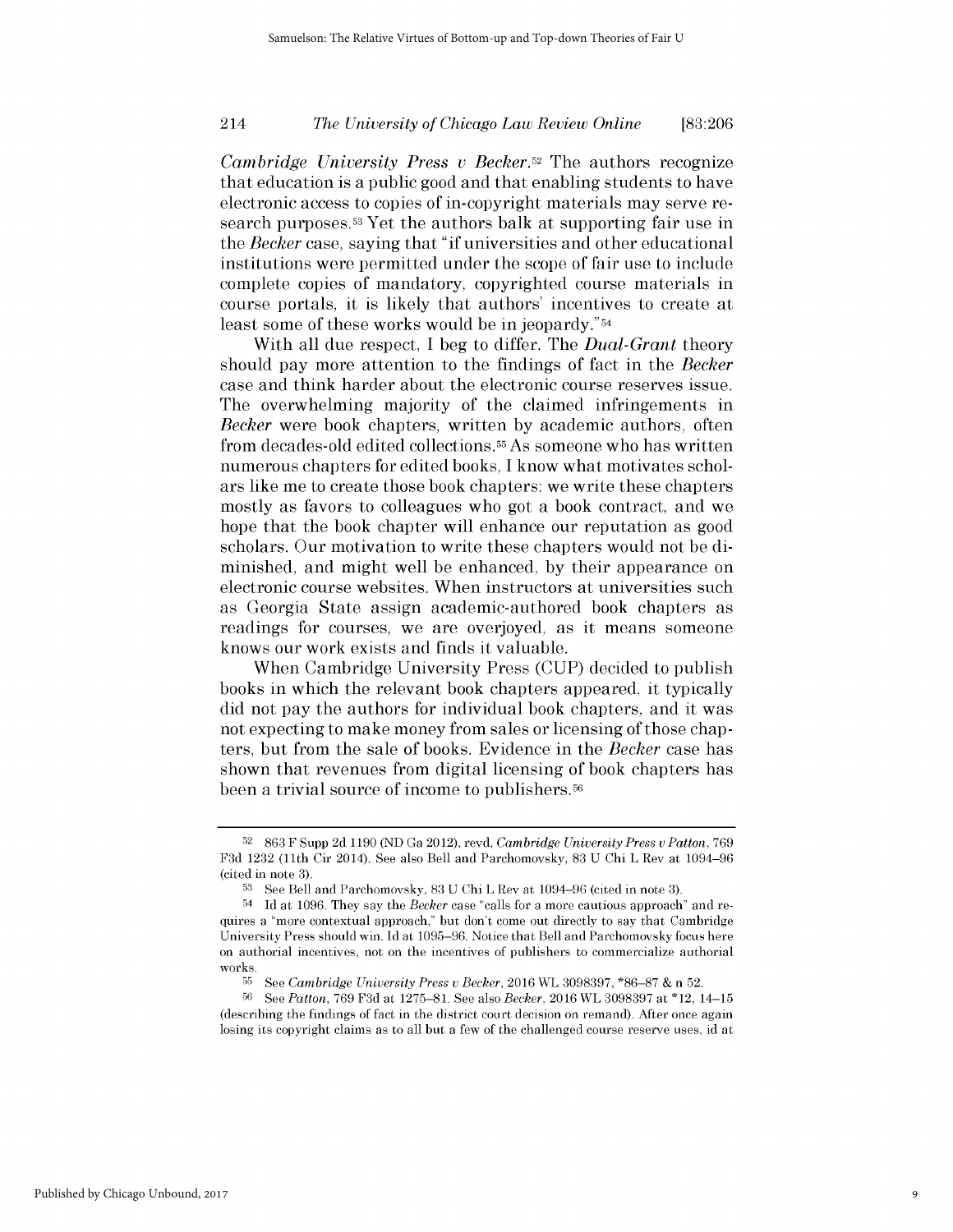It is important to realize that the *Becker* lawsuit is a test case, funded **by** the Association of American Publishers and the Copyright Clearance Center **(CCC),** whose goal has been to set a precedent against Georgia State University that would give the publishers considerable leverage to insist that every college and university take a license from **CCC** to use in-copyright materials for electronic course websites.57 **If CUP** succeeds in the lawsuit, none of these revenues are likely to flow to the authors of the book chapters.58 The Eleventh Circuit agreed with the district court in *Cambridge University Press v Patton59* that the educational and noncommercial nature of the uses weighed in favor of fair use, $60$ and as long as the market harm was either nonexistent or relatively small, the challenged uses should be **fair.61**

#### IV. **SOME** PUBLIC-REGARDING **USES Go UNRECOGNIZED IN** *DUAL-GRANT*

Professors Bell and Parchomovsky elevate the political speech, truth telling, and critical comment types of fair uses to "user rights" status, but they do not address some other situations that seem plausibly eligible for similarly privileged status. *Dual-Grant* seems quite indifferent, for example, to freedom of expression interests of authors who draw on others' works in expressing themselves in the creation of new works, even though this too seems consistent with the constitutional purpose of copyright. They mention, although they do not endorse, a fair use case involving visual artist Jeff Koons, who made copies of a photograph taken **by** photographer Andrea Blanch as part of a large-scale

**<sup>293-93,</sup> CUP** has **filed** a new appeal of the fair use ruling to the Eleventh Circuit. **See** generally Brief of Appellants Cambridge University Press, Oxford University Press, Inc., and Sage Publications, Inc., *Cambridge University Press v Becker, No* **16-15726 (11th** Cir **filed** Nov **18,** 2016).

**<sup>57</sup>**See, for example, Meredith Schwartz, *Georgia State Copyright Case, What You Need to Know-and What It Means for E-reserves* (Library Journal, May **17,** 2012), archived at http://perma.cc/6FQC-PJ78.

**<sup>58</sup>**It has been a long-standing and very common practice among academic publishers to insist that authors of books and book chapters assign copyrights to the publishers, which is why publishers, not authors, brought this lawsuit. **See** *Authors, Keep Your Copyrights. You Earned Them.* (Authors Guild, Aug **13, 2015),** archived at http://perma.cc/B2FK-9PNZ.

**<sup>59 769</sup> F3d 1232 (11th** Cir 2014).

**<sup>60</sup>Id** at **1263-68.**

**<sup>61</sup> Id** at **1275-81.**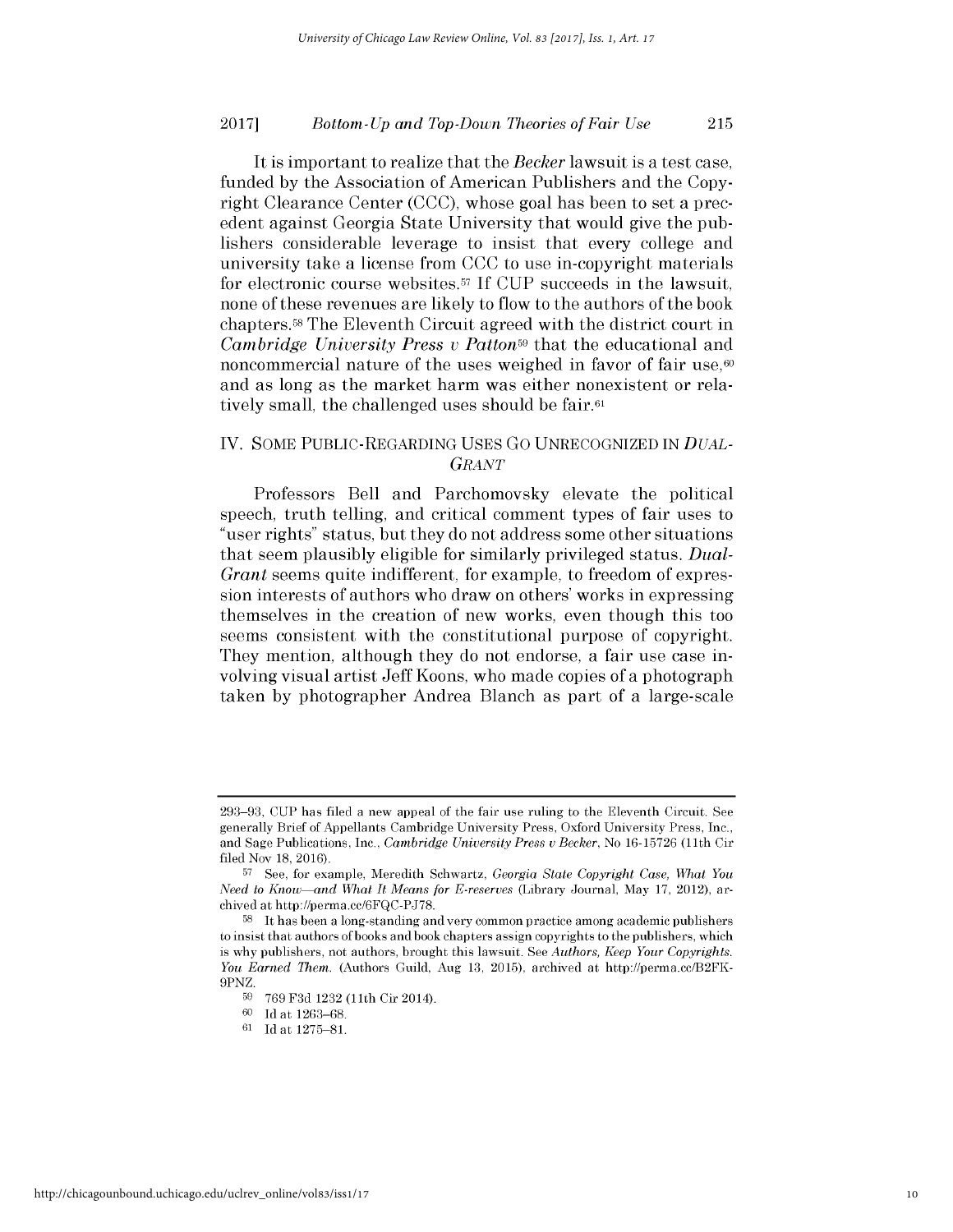### *The University of Chicago Law Review Online* **216 [83:206**

work that featured some portions of the photograph in a new context.<sup>62</sup>

Bell and Parchomovsky are right that the fair use ruling in *Blanch v Koons63* did not depend on the existence (or not) of market failure.64 The Second Circuit was deferential not only to the artist's felt need to use parts of the Blanch image, but also to the public interest in having access to this stimulating artwork.65 This latter interest would seem to reflect "nonpecuniary **[ ]** benefits" that affected "nonusers" of the work, on which Bell and Parchomovsky rest the justification for their dual-grant theory.<sup>66</sup> Yet, *Dual-Grant* would not confer user rights on creative reusers, <sup>6</sup>7 even though this is at odds with the *post-Campbell* transformative use cases. <sup>68</sup>

*Dual-Grant* also takes no stance on the fair use status of copying computer program object code during a reverse engineering process for purposes such as extracting information necessary to create an interoperable program. Appellate courts have deemed such uses to be fair,69 even though Congress in **1976** could not have foreseen that these types of uses might be fair.<sup>70</sup> Members of the general public enjoy significant benefits when this kind of reverse engineering is lawful because it makes development of competing and complementary products more available in the marketplace.71 One might have hoped that *Dual-Grant* would move beyond the First Amendment-related uses of copyrighted materials to recognize social benefits of some technological fair uses that affect the availability of new noninfringing works to be available to the public.

**<sup>67</sup>***Dual-Grant* does address fan fiction, which it would allow as long as the uses were noncommercial and the fan fiction work was made public. **See** id at **1106-07.**

**<sup>68</sup>See** Pamela Samuelson, *Possible Futures of Fair Use,* **90** Wash L Rev **815, 817-39 (2015)** (discussing *Campbell's* impact on fair use cases).

**<sup>62</sup>**See Bell and Parchomovsky, **83 U** Chi L Rev at **1067-68** (cited in note **3),** citing *Blanch u Koons,* 467 **F3d** 244 **(2d** Cir 2006).

**<sup>63</sup>**467 **F3d** 244 **(2d** Cir 2006).

<sup>64</sup>See Bell and Parchomovsky, **83 U** Chi L Rev at **1067-68** (cited in note **3).**

**<sup>65</sup>See** *Blanch,* 467 **F3d** at **253-55.**

**<sup>66</sup>**Bell and Parchomovsky, **83 U** Chi L Rev at **1085** (cited in note **3).**

**<sup>69</sup>**See, for example, *Sega Enterprises Ltd u Accolade, Inc,* **977 F2d 1510, 1520-28** (9th Cir **1993).**

**<sup>70</sup>**The closest category is "research," but Congress did not contemplate that this would include reverse engineering **by** commercial firms in the process of developing software. The kind of research that was in contemplation at the time was of the sort at issue in *Williams & Wilkins Co u United States,* **487 F2d** 1345 (Ct **Cl 1973),** in which the court found it to **be** fair use for National Institutes for Health librarians to make photocopies of scientific articles for nonprofit research purposes. **Id** at **1362.**

**<sup>71</sup>**See *Sega,* **977 F2d** at **1526-27.**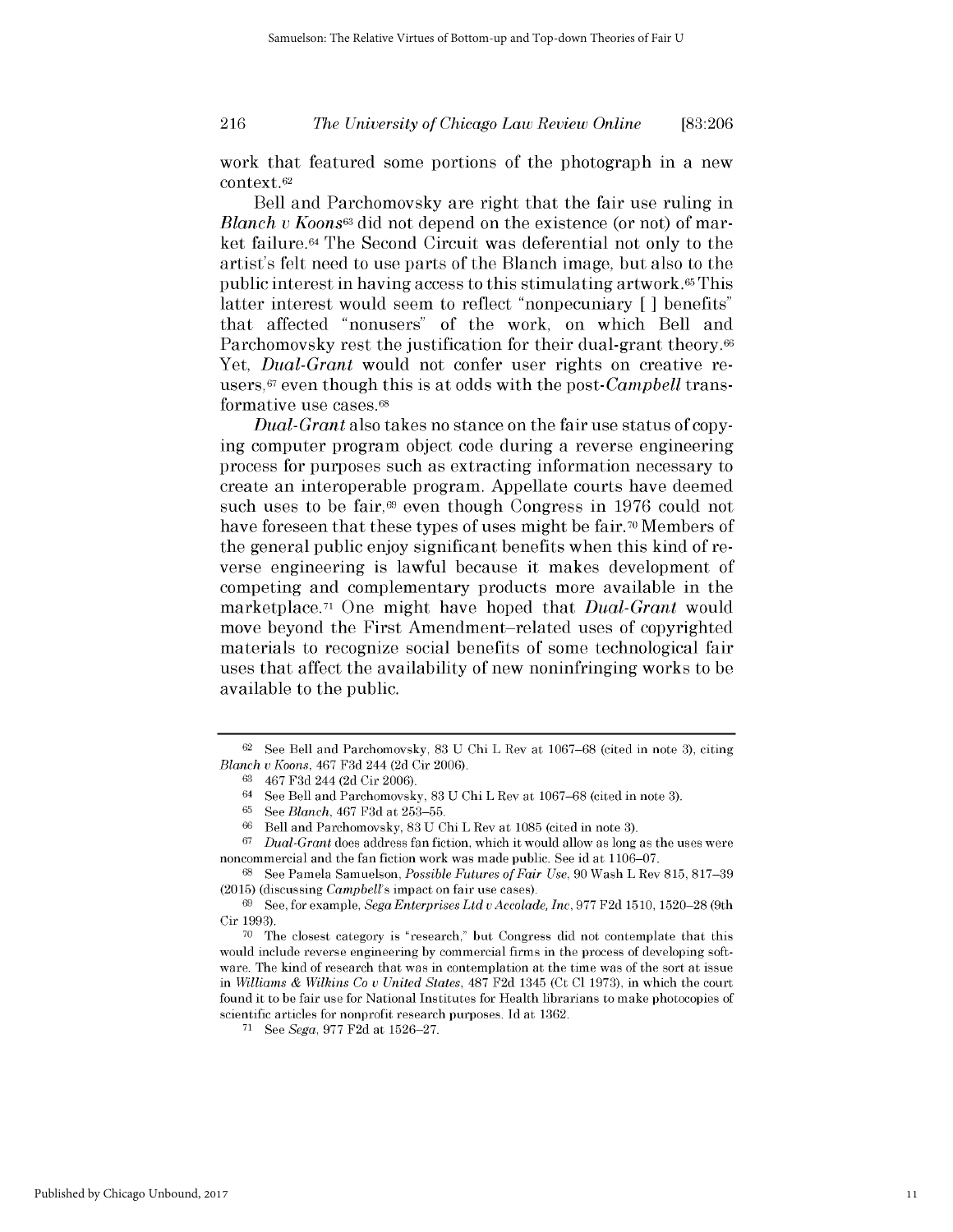#### V. *DUAL-GRANT* **IGNORES MANY** FAIR **USE CONTEXTS AND** MAY MAKE FAIR **USE** MORE **UNPREDICTABLE**

*Dual-Grant* provides little or no guidance about how the theory would have courts deal with run-of-the-mill fair use cases that involve more ordinary uses, such as those aimed at setting historical context,72 making incidental uses of copyrighted materials in later works,<sup>73</sup> showing images in comparative advertising,<sup>74</sup> and making copies of an artist's work for her portfolio.75 As a bottomup scholar of copyright law, **I** know that these kinds of putative fair uses are very common. The dual-grant theory does not **di**rectly say so, but it would seemingly consign them to a market failure test, $\pi$  although to the extent that fair use cases involve commercial uses, *Dual-Grant* would presume those uses to be unfair.77

Under the dual-grant theory, personal uses would come under case-by-case, technology-by-technology, and market-bymarket scrutiny,<sup>78</sup> rather than enjoying, as in *Sony*,<sup>79</sup> a presumption that such uses are fair unless copyright owners prove demonstrable harm to the market. This consignment of personal uses to the vagaries of the common law would achieve less predictability for fair use than the authors of *Dual-Grant* seemed to promise.

*Dual-Grant* also ignores the risk that the authors' theory, **if** taken seriously in litigation, may make fair use disputes more unwieldy. When one elevates certain kinds of fair uses to a special status, as *Dual-Grant* would do, there will inevitably be fights about whether any particular case being litigated qualifies for that special status. Since *Campbell,* for instance, it has become

**<sup>72</sup>**See, for example, *Bill Graham Archives v Dorling Kindersley Ltd,* 448 **F3d** 605, 615 **(2d** Cir 2006) (finding **it** to **be** fair use to reproduce Grateful Dead concert posters in a cultural history book).

**<sup>73</sup> See** Samuelson, **77** Fordham L Rev at **2575-76** (cited in note 12).

<sup>74</sup> See generally, for example, *Sony Computer Entertainment America, Inc v Bleem, LLC,* 214 **F3d** 1022 (9th Cir 2000) (holding that an advertisement using comparative screenshots from console-run and computer-run video games **likely** constituted fair use).

**<sup>75</sup> See,** for example, *Neri v Monroe,* 2014 WL **793336, \*9** (WD Wis) (granting summary judgment to the defendants based on their fair use defense as to photographs that they used in highlighting their own contributions to the interior design).

**<sup>76</sup>**See Bell and Parchomovsky, **83 U** Chi L Rev at **1071** (cited in note **3).**

**<sup>77</sup>**See id at **1058.**

**<sup>78</sup>**See id at **1103-06** (noting that the strength of justification for fair use will vary with the particular technology and social mores).

**<sup>79</sup> See** *Sony,* 464 **US** at 449-51.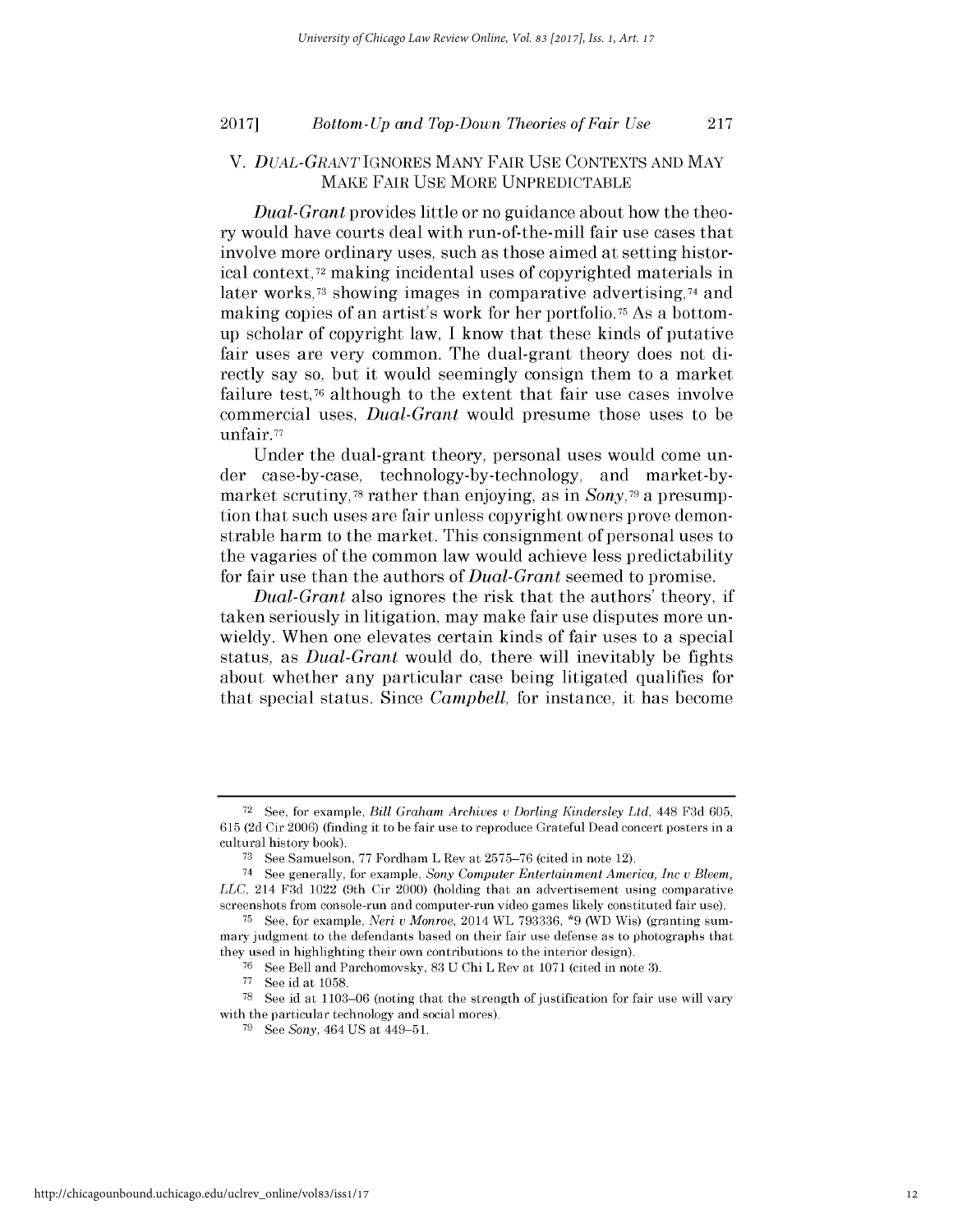### *The University of Chicago Law Review Online* **218 [83:206**

incredibly important whether putative fair uses are "transformative" or "non-tranformative."80 Litigants in many cases struggle mightily to have the challenged uses designated as "transformative" because *Campbell* directs much more nuanced and defensefriendly analyses of fair use factors in transformative-use cases.<sup>81</sup>

For instance, publishers characterized as nontransformative the practice of certain patent lawyers who made exact copies of scientific and technical articles for submission to the **US** Patent **&** Trademark Office (PTO) in connection with their clients' applications for patents on technologies for which the articles were **dis**closed as prior art.82 Because these submissions were for a different purpose than the works' original purpose, the patent lawyer defendants were able to persuade the court to deem the use as transformative.83 The characterization of the use as transformative was a key element in the lawyers' successful fair use defense.84

Under the dual-grant theory, lawyer-submissions-of-priorart copying might be valorized as truth-seeking uses that would qualify for *Dual-Grant's* strong presumption of fairness.<sup>85</sup> Because scientists will continue to write papers about their experiments and theoretical findings even **if** patent lawyers are allowed to make copies of those articles to send to the PTO, the lawyers would likely prevail in a similar case under the dual-grant theory.86

But what about Dorling Kindersley (DK)'s use of Grateful Dead posters in its book featuring a cultural history of the band?<sup>87</sup> **If** DK could persuade the court to consider this use a truthseeking one—a bit of a stretch—then the strong presumption of fairness would kick in, and the publisher would win.88 But **if** Bill Graham Archives could persuade the court that the use was

**<sup>80</sup>** See generally Matthew **D.** Bunker and Clay Calvert, *The Jurisprudence of Transformation: Intellectual Incoherence and Doctrinal Murkiness Twenty Years after* Campbell v. Acuff-Rose Music, 12 Duke L **&** Tech Rev **92** (2013-2014) (discussing the rise of transformative use after *Campbell* and its creation of difficulties for the courts).

**<sup>81</sup>**I discuss the different purpose fair use cases in Samuelson, **90** Wash L Rev at 845- **50** (cited in note **68).**

**<sup>82</sup>**See, for example, *American Institute of Physics v Winstead PC,* **2013** WL 6242843, **\*6 (ND** Tex).

**<sup>83</sup>Id. I** have suggested that the different purpose fair use cases **be** recognized as a category separate from the more conventional types of transformative uses. Samuelson, **90** Wash L Rev at **854-55** (cited in note **68).**

<sup>84</sup>See, for example, *American Institute of Physics,* **2013** WL 6242843 at **\*6.**

**<sup>85</sup>**See Bell and Parchomovsky, **83 U** Chi L Rev at **1093** (cited in note **3).**

**<sup>86</sup>See** id.

**<sup>87</sup>See** *Bill Graham Archives,* 448 **F3d** at **607.**

**<sup>88</sup>See** Bell and Parchomovsky, **83 U** Chi L Rev at **1091-96** (cited in note **3).**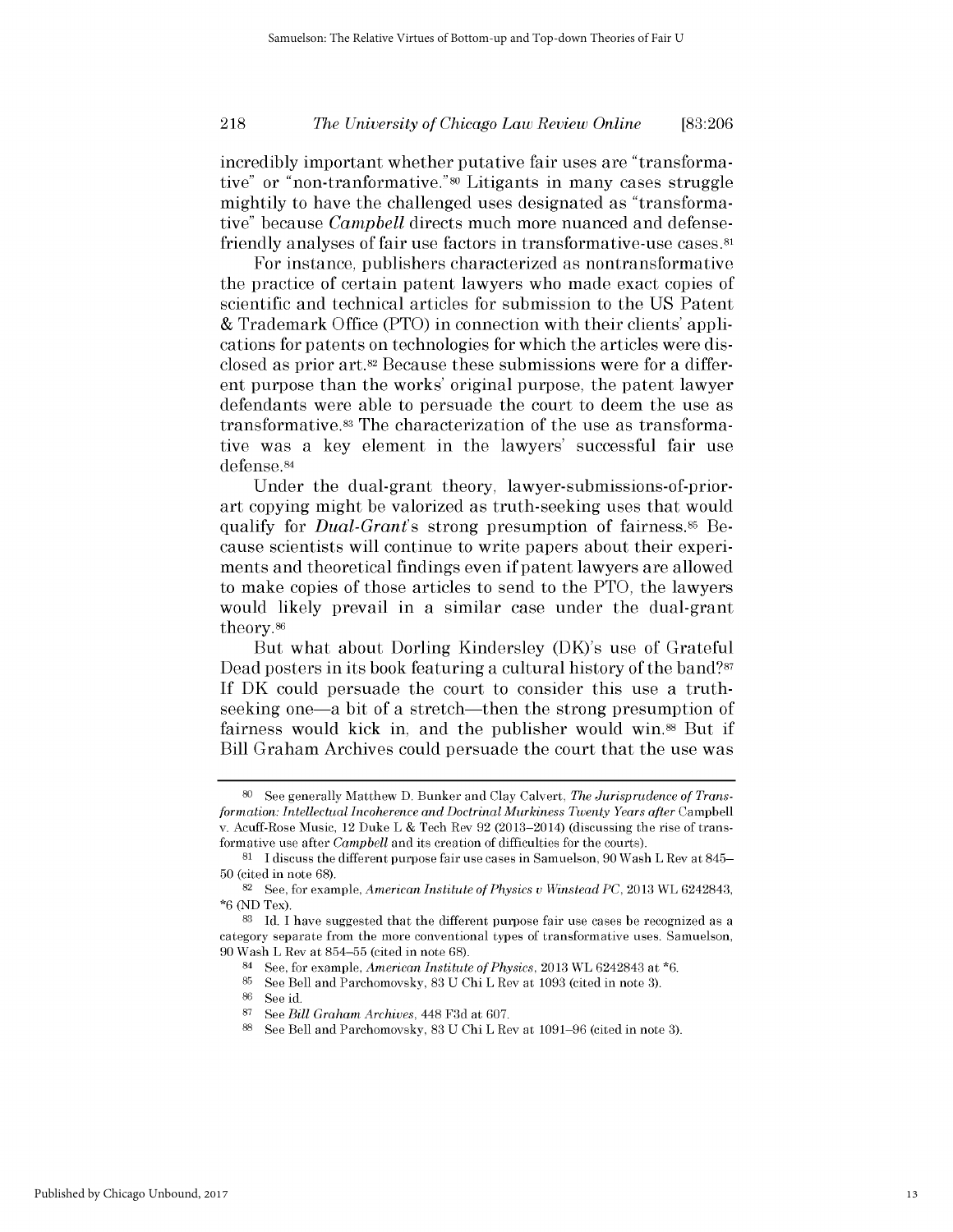commercial and not public-regarding, then the *Dual-Grant's pre*sumption against fair use would seemingly kick in.<sup>89</sup> Bill Graham Archives, which owns copyrights in the posters, would then probably win, especially given its willingness to license such uses.<sup>90</sup> The outcome of the case would depend on which conception of the use the courts found persuasive.

This example demonstrates the risk that the dual-grant theory's competing dual presumptions, some for and some against fair use, would make fair use law less predictable than it is now. This would undermine at least one of the goals that Bell and Parchomovsky aim to achieve through recommending judicial adoption of their dual-grant theory.91

Among the possible implications of a "user rights" conception of fair use that *Dual-Grant* does not consider is whether userrights fair uses should be protected against contractual overrides.92 Under the dual-grant theory, perhaps contracts could not override user-rights fair uses, at least as to mass-market end user license terms.<sup>33</sup> Perhaps contractual overrides would, under their theory, be more enforceable as to uses that would have been fair or otherwise privileged but for the contractual restriction.94 Or perhaps those who seek to make user-rights fair uses should be entitled to bypass technical protection measures used **by** copyright owners or bring lawsuits to insist on their right to exercise political speech or other user-rights fair uses.95 Perhaps the authors can address these questions in subsequent work.

**<sup>89</sup>**See id at **1058.**

**<sup>90</sup> See** *Bill Graham Archives,* 448 **F3d** at 607.

**<sup>91</sup> See** Bell and Parchomovsky, **83 U** Chi L Rev at **1057** (cited in note **3)** ("The **key** to creating a viable dual-grant strategy **.** . **.** is producing a workable dividing line between privileged uses and protected rights.").

**<sup>92</sup>**Courts might, for instance, decide not to enforce contract provisions that purported to bind users not to criticize the copyright owner or the work at issue. For commentary on the enforceability of IP policy-related license restrictions, see Mark **A.** Lemley, *Beyond Preemption: The Law and Policy of Intellectual Property Licensing,* **87** Cal L Rev **111,** 143- 44 (1999).

**<sup>93</sup>**For a discussion of fair use restrictions, see Samuelson, **90** Wash L Rev at **859-62** (cited in note **68).**

<sup>94</sup>See, for example, *Vernor v Autodesk, Inc,* 621 **F3d** 1102, **1111-16** (9th Cir 2010) (enforcing a license restriction on transfers of purchasers' copies of computer software, although but for the license restriction, such transfers would have been lawful under **17 USC** *§* 109(a)).

**<sup>95</sup>**See Samuelson, **90** Wash L Rev at **859-62** (cited in note **68)** (discussing fair use as a justification for bypassing technical protection measures).